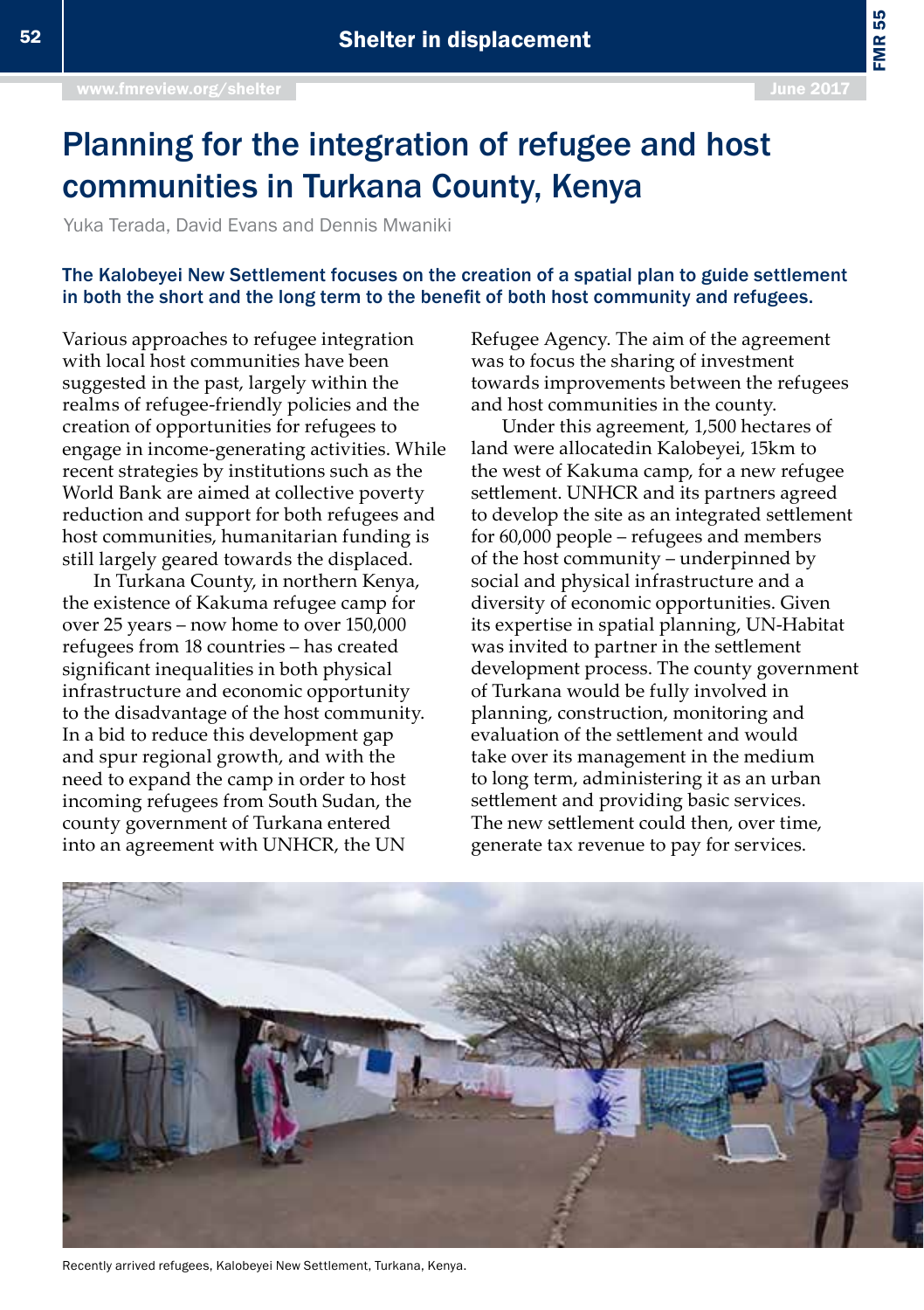FMR 55

June 2017 [www.fmreview.org/shelter](http://www.fmreview.org/dayton20
)

The spatial plan for the settlement emphasises shared provision of basic services to the two communities and encourages both inward and outward integration, in which interaction spaces (commercial areas, public facilities and social spaces) are provided within and outside the new settlement. These spaces are strategically located at nodes linked through efficient transport networks and are open and accessible to both refugees and host community members.

UN-Habitat has identified several key lessons from this project:

**Lesson 1:** Allocation of land for refugee settlement development should be based on careful site selection, with particular consideration of indicators such as availability of water, security, a suitable environment, proximity and access to other towns, and access to livelihoods. Unfortunately this was not possible with the Kalobeyei project where land had already been allocated.

**Lesson 2:** An integrated settlement needs to bridge humanitarian and development modalities. The UN-Habitat intervention in the Kalobeyei New Settlement focuses on bridging the gaps between the two communities and the humanitarian and development approaches. This is facilitated by the creation of a spatial plan to guide resettlement and empower



local communities to be resilient through development of diverse livelihoods and life skills. This will in turn reduce the communities' vulnerability and support the development of a framework for local governance to monitor and manage growth.

**Lesson 3:** An integrated settlement requires public participation and stakeholder engagement. While various forms of community participation and stakeholder engagement have been applied in many spatial planning-based development processes globally, there is limited evidence of the same being applied in humanitarian projects; this is largely because the latter respond to crisis, leaving little room to implement the sequential steps of spatial planning.

In Kalobeyei New Settlement, UN-Habitat adopted a participatory approach, which was implemented at two levels – community level and key stakeholder level. Community (public) participation was through household surveys and community planning sessions, in which the planning team received input on different settlement options from the two communities. UN-Habitat then formed two settlement development groups from the host community and the refugee settlements, with each group comprising twelve members from each community representative of age, gender and levels of vulnerability. In addition to being the voice of the communities throughout the planning process, the group members were also charged with disseminating information on the planning process to their constituents and obtaining views which were then integrated into the plan. Community engagement in the planning process has enhanced community ownership of the spatial plan and should greatly contribute to its ease of implementation.

The Kalobeyei project, under the leadership of UNHCR, has – unusually – created a clear framework for stakeholder engagement which incorporates humanitarian and development organisations as well as local governance structures. Partnerships in the Kalobeyei project are implemented through several thematic working groups, each of which comprises experts from all